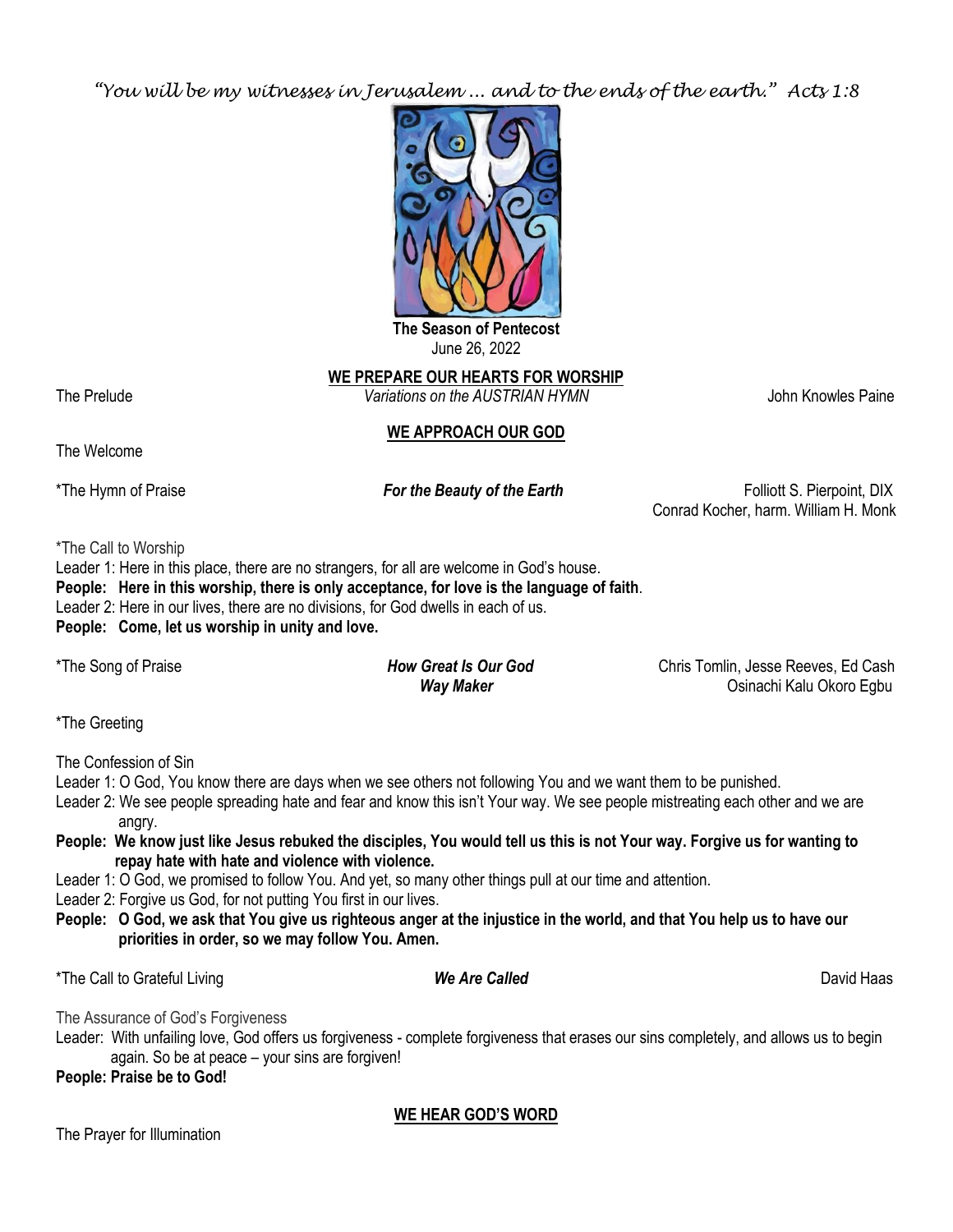The Scripture Lesson Luke 9:51-62 Leader: This is the Word of the Lord **People: Thanks be to God.**

The Message **"Putting Your Hand to the Plow"**

The Prayer of Thanksgiving, Intercession and the Lord's Prayer

|                                                                                    | WE RESPOND TO GOD'S GOODNESS                                                         |                                                        |
|------------------------------------------------------------------------------------|--------------------------------------------------------------------------------------|--------------------------------------------------------|
| The Offering of Our Tithes and Gifts<br>The Offertory Prayer<br>The Offertory Hymn | We Are Called to Be God's People<br>(Please sign and pass the friendship registers.) | Thomas A. Jackson, AUSTRIAN HYMN<br>Franz Joseph Haydn |
| The Mission Update                                                                 |                                                                                      | Jodi Oppenhuizen                                       |
| The News of the Church Alive                                                       |                                                                                      |                                                        |
| *The Sending Song                                                                  | <b>Thrive</b>                                                                        | Mark Hall, Matthew West                                |
| *The Benediction                                                                   |                                                                                      |                                                        |
| *The Postlude                                                                      | Variation IV on the AUSTRIAN HYMN                                                    | John Knowles Paine                                     |
| *All who are able, please stand                                                    |                                                                                      |                                                        |

**Worship Leaders:** Preaching – Pastor Bud Pratt; Liturgists – June Williams, Tony Williams ; Organist – Patty Pratt; Praise Team

#### **Please follow our church social media pages**:

Instagram: frcgrandville Facebook: First Reformed Church

#### **Stewardship Update:**

| June 19 Collection Plate \$ 15,654.00 |
|---------------------------------------|
| 4,072.00                              |
| \$19,726.00                           |
|                                       |

Average weekly offering needed to make 2022 budget \$ 18,258.00 2022 Annual budget \$949,429.00 **Text to Give** - 616-208-4301

#### **TODAY'S HAPPENINGS**

Nursery is available. Children can be dropped off in the nursery when you arrive & picked up after the worship service.

#### **Youth Mission Trip fundraiser:**

**Pop can drive** - There will be a labeled trash can in the Youth Lounge all year for you to drop off your empty cans.

**Maple Tree Preschool Registration** - Preschool registration for 2022-2023 has begun! If you know of a family looking for a preschool, please have them check out [www.mapletreepreschool.org](http://www.mapletreepreschool.org/) and [Maple Tree Preschool's](https://www.facebook.com/Maple-Tree-Preschool-107534002642706) Facebook page.

# **LOOKING AHEAD**

**Splash into Summer** – An event the whole family can enjoy! **This Wednesday**, June 29, from 6:00-8:30pm, outside the Youth Lounge. Bring a lawn chair for fellowship or join in on the fun. Hot dogs, chips and cold treats will be served. We will have water and regular games, slip-n-slide and a dunk tank. A flyer with more information is in your mailslot.